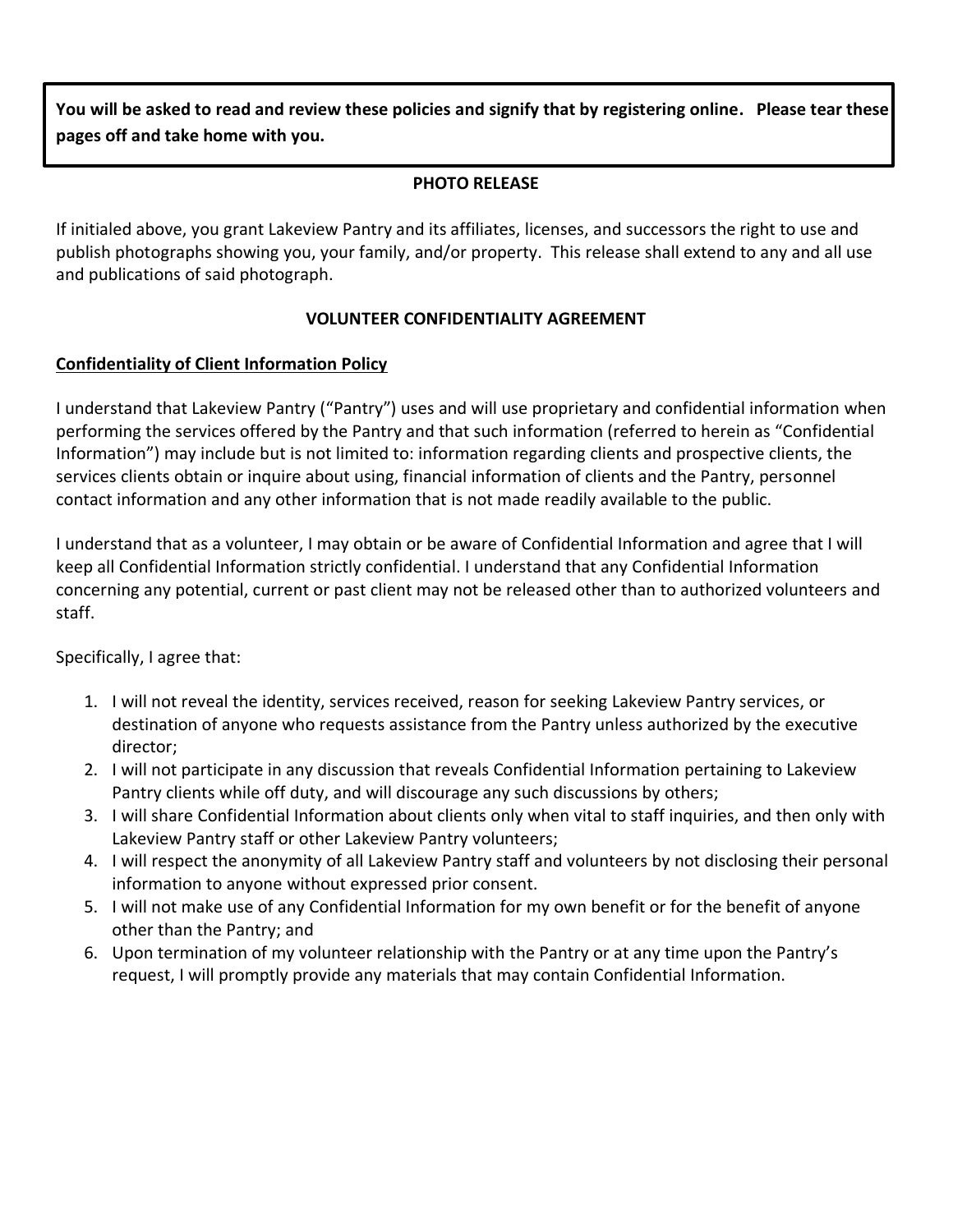## **Conflict of Interest Policy**

Lakeview Pantry requires that all employees and volunteers avoid circumstances raising conflicts of interest or the appearance of a conflict of interest between themselves and the Pantry. I agree that I will disclose any circumstance giving rise to an actual or an appearance of a conflict of interest between myself and the Pantry. I also agree that I will not conduct my work for the Pantry or personal activities in any manner that would obstruct the activities and services or adversely affect the public image of the Pantry.

### **Information and Representation Requests Policy**

I understand and agree that I am not authorized to speak on the Pantry's behalf and that only the Pantry's Executive Director (or his or her appointee) will is authorized to speak on behalf of the Pantry to the public.

I understand and agree that any requests for information or representation regarding the Pantry must be referred to the Executive Director. These requests include, but are not limited to: tours of the Pantry, media inquiries such as newspapers or television stations, calls for speakers, use of the Pantry logo, and solicitation for volunteers, participation in community or local governmental activities or sponsorships. Any inquiries regarding employees' work histories or volunteers' histories must be referred to the Executive Director.

### **VOLUNTEER PRIVACY POLICY**

Lakeview Pantry ("Pantry") values your willingness to participate and support the Pantry's efforts to provide for those that are food insecure and those in need of other support services. We are committed to protecting your privacy as volunteers play a critical role in our success.

### **Protecting Your Privacy**

The Pantry takes great care to ensure that your information is only used by those authorized agents of the Pantry and in accordance with your preferences.

The Pantry does not sell, exchange, or rent your personal information to any organization or individual. The Pantry will not give your personal information to any other organization or individual other than that necessary for the operations of the Pantry services and activities.

Information regarding your attendance and hours donated are collected to create aggregate statistics, which are used for grant writing, donation solicitation and organizational reporting. These statistics as documented in such documentaries will not include any personal identifying information.

If you have not volunteered with the Pantry for a period of time, we may consider you as "inactive" and you may have to complete a new set of application, contact and waiver forms.

Some volunteer roles at the Pantry require background checks and in order to facilitate that check process, the Pantry may request information such as social security number or exact birthday. We keep personally identifying information in a reasonably secure place.